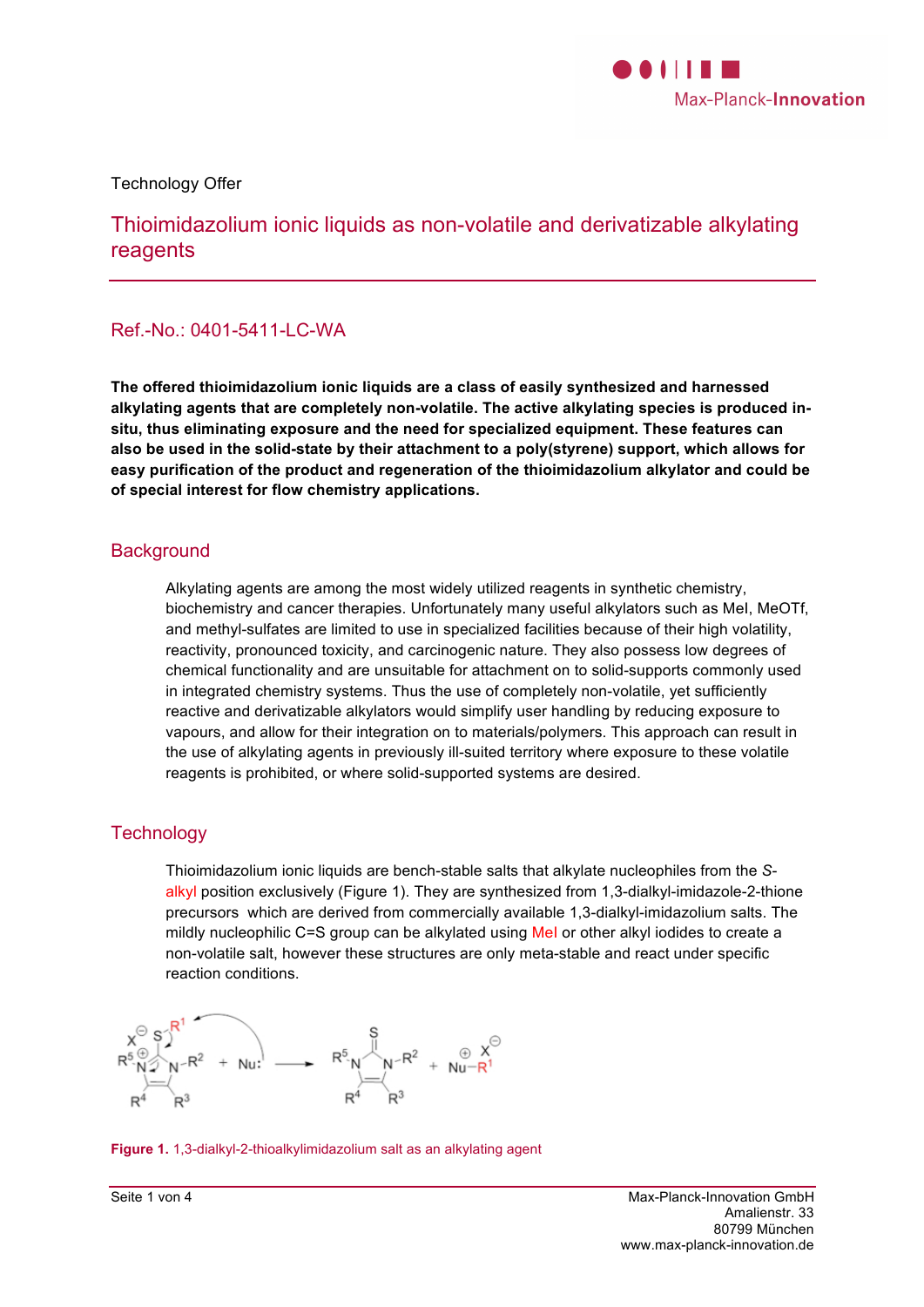

For example, alkylators **1**, **2**, and **3**, with iodide anions can cleanly alkylate nucleophiles such as pyridine (1:1 eq.) in DMSO under mild temperatures, with more electrophilic cations possessing greater alkylating power (Figure 2). The thione by-product can be removed by precipitation in water to isolate the pyridinium salt.





Electrophilic thioimidazolium alkylators derived from benzimidazole (**2**) or caffeine (**3**) easily methylate pyridine to near completion (93-97 %) in 2 hr, in comparison to the more stable cation (**1**). In solution with mild heating, the iodide anion attacks the methyl group to produce small amounts of MeI *in situ*, which then reacts with the pyridine nucleophile. The latent reactivity of these reagents ensures that MeI is *only produced in the reactor vessel where it is immediately consumed*, making the overall chemistry significantly safer. The electrophilicity of the cation dictates the activation temperature at which this occurs and is a tunable parameter for a given alkylation reaction. In the solid-state however, these reagents are stable to ~150 °C, upon which methyl iodide is released (Figure 3A). Replacement of iodide with a nonnucleophilic anion such as bis(trifluoromethane)sulfonamide (TFSI) improves the thermal stability to ~300 °C. Methylation using a TFSI-based salt is much slower than the iodide-based salts, with only 11 % conversion for **1**-TFSI (90°C, 13 hr; Figure 3B). Reactivity can be restored upon addition of 1.0 eq. KI to the reaction (90 %, 6 hr) and was found to be applicable to all tested thioimidazolium salts. These results demonstrate that thioimidazolium methylators are non-volatile under normal handling/transport conditions and are much safer alternatives to methyl iodide. As well, the TFSI-basedsalts display very high thermal and chemical stability until activated by both iodide and mild heating, thus substantially increasing the safety of these alkylators without compromising reactivity.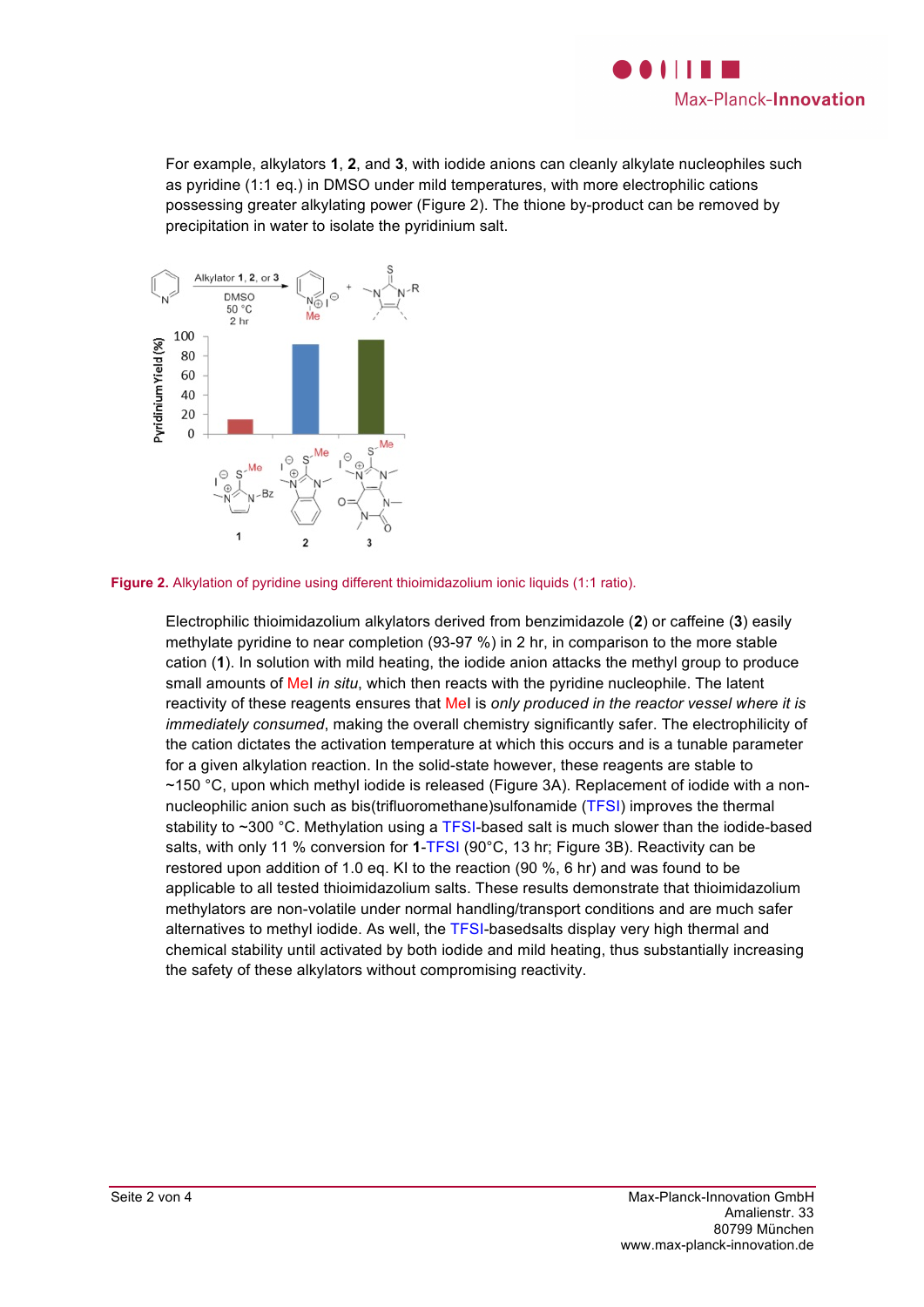



**Figure 3.** A) TGA thermographs of the iodide and TFSI salts. For the iodide salts, **Me**I is released at ~150 °C. B) **2**-TFSI reactions slowly with pyridine unless KI is added, which helps to transiently form **Me**I and accelerate the reaction.

The derivatizable nature of these reagents provides easy access for their attachment on to solid-supported systems, such as their synthesis on commonly used crosslinked poly(styrene) (Merrifield Resin; Figure 4). The supported systems have alkylating capacities of 1.0-2.0 mmol/g with similar reactivity to their unsupported congeners. This approach allows for easy purification of the alkylated product by filtration, while the resin can be regenerated by treatment with MeI. Similar to the unsupported systems, the alkylating strength of the resin is dependent on the electrophilicity of the thioimidazolium salt. Hexyl and dodecyl substituents were also appended to the resin structures and transferred in a similar fashion. We envision the use of these regenerable resins as invaluable tools in flow chemistry applications. While the alkylating power of these salts do depend strongly on the cation structure, we found that these alkylators were capable of alkylating other compounds such as primary, secondary, and tertiary amines, and tertiary phosphines at 50 °C, and sodium acetate at 80 °C in DMSO.

In summary, these thioimidazolium ionic liquids are a class of easily synthesized and harnessed alkylating agents, yet are completely non-volatile. The active alkylating species is produced *in-situ*, thus eliminating exposure and the need for specialized laboratory equipment. These features can also be harnessed in the solid-state by their attachment to a poly(styrene) support, which allows for easy purification of the product and regeneration of the thioimidazolium alkylator.



**Figure 4.** Merrifield Resin functionalized with a thioimidazolium alkylator. These resins are recoverable, regenerable, and amenable to flow and batch reactors.